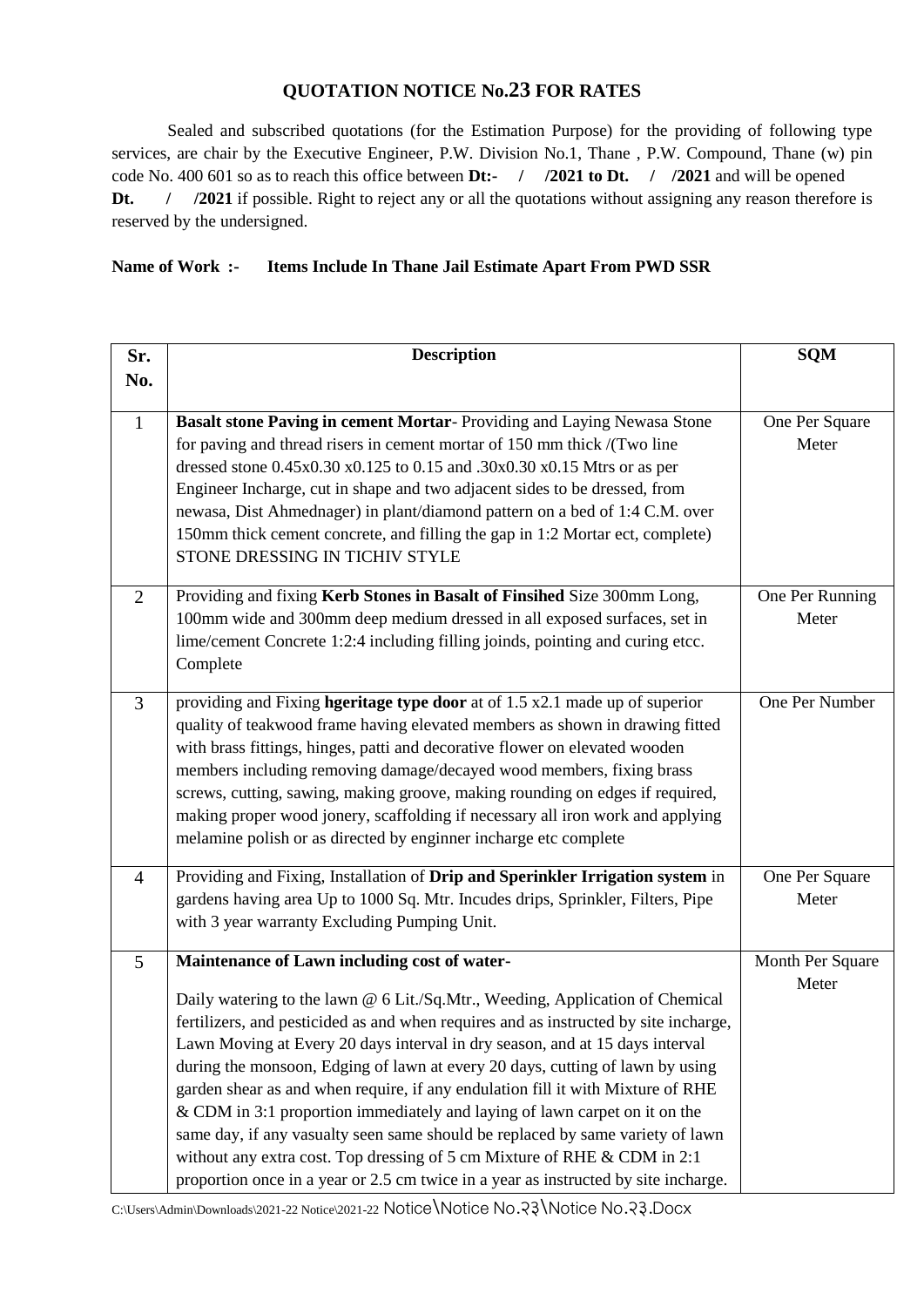|                | Lawn should be lush green, free from pest or disease attack in smooth leveled                                                                                                                                                                                                                                                                                                                                                                                                                                                                                                                                                                                                                                                                                                                                                                                                                                                                                                                                                      |                            |
|----------------|------------------------------------------------------------------------------------------------------------------------------------------------------------------------------------------------------------------------------------------------------------------------------------------------------------------------------------------------------------------------------------------------------------------------------------------------------------------------------------------------------------------------------------------------------------------------------------------------------------------------------------------------------------------------------------------------------------------------------------------------------------------------------------------------------------------------------------------------------------------------------------------------------------------------------------------------------------------------------------------------------------------------------------|----------------------------|
|                | condition as per landscape design. cost of water and watering on included.                                                                                                                                                                                                                                                                                                                                                                                                                                                                                                                                                                                                                                                                                                                                                                                                                                                                                                                                                         |                            |
| 6              | Maintenance of Ground Cover, Creeper, climbers Including cost of water-<br>Daily watering @ 6 Lit./ Sq.Mtr. available in the garden etc, weeding of soil for<br>maintaining the porosity as and when required, Application of Chemical<br>fertilizers, and pesticided as and when required and as instructed by site<br>incharge, Pruning as per the desired shape and as instructed by the site incharge,<br>Top ressing of 5cm or 2.5 cm twice in a year with Mixture of RHE & CDM in<br>2:1 proportion, plants should be in healthy condition free from pest, disease<br>attack. if any casualty observed same should be replace by the contractor without<br>any extra cost including cost of water and watering                                                                                                                                                                                                                                                                                                               | Monthe per square<br>Meter |
| $\overline{7}$ | Maintenance of Shrubs/Hedges/Edges Including cost of water- Daily<br>watering @ 6Lit./ Sq.Mtr. available in the garden, weeding, loosening of soil for<br>maintaining the porosity as and when required, Application of Chemical<br>fertilizers and pesticided as and when required and as instructed by site incharge,<br>Pruning as per the desired shape and as instructed by the site incharge, Top<br>dressing of 5 cm once in a year or 2.5cm twice in a year with Mixture of RHE &<br>CDM in 2:1 proportion once in a year, plants should be in healthy condition free<br>from pest, disease attack. if any casualty observed same should be replace by the<br>contractor without any extra cost. Item should be operated water supply is<br>available through MCGM.<br>for Topiaries of plant, shape and size of the topiery should be maintained as it is<br>or at higher side of the size and shape at the of development work or at the time<br>of starting of maintenance period including cost of water and watering. | Month Per Square<br>Meter  |
| 8              | Newasa Basalt stone for wall 15 cm thick :<br>Providing and fixing Newasa Basalt stone wall 15cm thick (Two line dressed<br>stone of size 0.45x0.30 x0.125 to 0.15 and not less than 0.30 x0.30 x 0.15 Mtr,<br>cut in shape and two adjacent sides to be dressed, from Newasa, Dist.<br>Ahmednagar) in 1:1 lime morter in super structure including striking joints and<br>watering complete to the entire satisfaction of the architect (Ashlar Masonary in<br>tichiv style)                                                                                                                                                                                                                                                                                                                                                                                                                                                                                                                                                      | One Per Square<br>Meter    |
| 9              | Providing uncoursed rubble masonry of trap/ granite/ quartzite/ gneiss stones<br>in Lime mortar 1:3 in superstructure including striking joints on inside watering<br>and scaffolding etc. complete.                                                                                                                                                                                                                                                                                                                                                                                                                                                                                                                                                                                                                                                                                                                                                                                                                               | One Per Cubic<br>Meter     |
| 10             | Ashlars fine stone coping<br>providing supplying & fixing ashlars fine stone coping of size 320mm long,<br>500mm width & 150mm thick in Lime/cement mortar 1:3 including pointing in<br>cement slurry, raking joints, curing, loading & unloading etc. complete.<br>(including Scaffolding)                                                                                                                                                                                                                                                                                                                                                                                                                                                                                                                                                                                                                                                                                                                                        | One Per Running<br>Meter   |
| 11             | Providing vee pointing with cement mortar 1:3 for stone/ Brick masonry<br>including scaffolding and curing etc. compete                                                                                                                                                                                                                                                                                                                                                                                                                                                                                                                                                                                                                                                                                                                                                                                                                                                                                                            | One Per Square<br>Meter    |